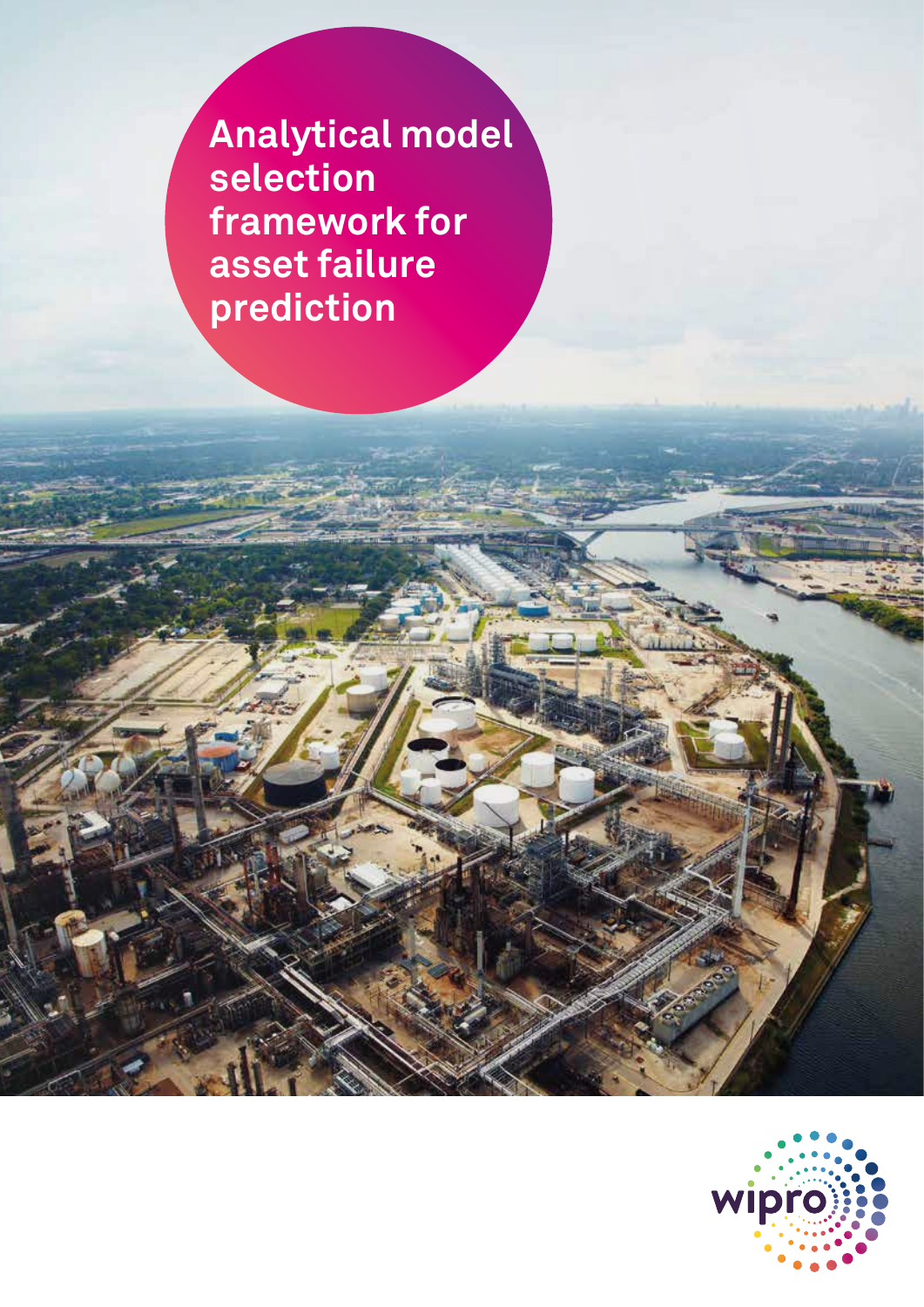ver the years, asset-intensive industries like energy, utilities and manufacturing have witnessed several service failures and safety incidents around machines and structures - without warning. Consultants estimate that typically manufacturers miss 5% to 20% of their productive capacity due to downtime<sup>1</sup>. Even though organizations understand the cost implications of downtime, fewer than 24% of operators use a predictive maintenance approach based on data and analytics to handle asset failure proactively². Shifting from calendar-based maintenance to data-driven asset management can help anticipate problems based on asset health condition, enabling optimal usage of asset life and increased reliability.

Rigid physical laws govern assets that make inherent patterns, which are repetitive in nature and easy to decipher using machine learning algorithms. However, the patterns and failure behaviors are specific to asset type. Hence, a single predictive model cannot solve the issues of multiple devices used in these industries, which will own completely different characteristics and would demand exclusive

treatment. The proliferation of failure detection systems for thousands of assets in large organizations has imposed an increasing burden in terms of cost and effort. Lack of availability of a generic framework is thus a major shortcoming in the current state-of-the-art failure prediction systems in large enterprises.

This paper will judiciously provide the business with an expansive guideline to select an appropriate analytical framework to predict asset failure based on the component type, failure modes and asset failure information.

# **Asset types and failure modes**

It is critical to understand the similarities and distinctions of failure patterns and their sources across asset types. Firstly, we would begin with asset classification followed by analysis of key failure causing parameters across different asset types. Further, we drill down to component level failure modes to comprehend the pattern of the root cause. Lastly, we would arrive at a logical methodology to choose an appropriate analytical framework to build a model for asset failure prediction.



#### Figure 1: Asset classification basis energy type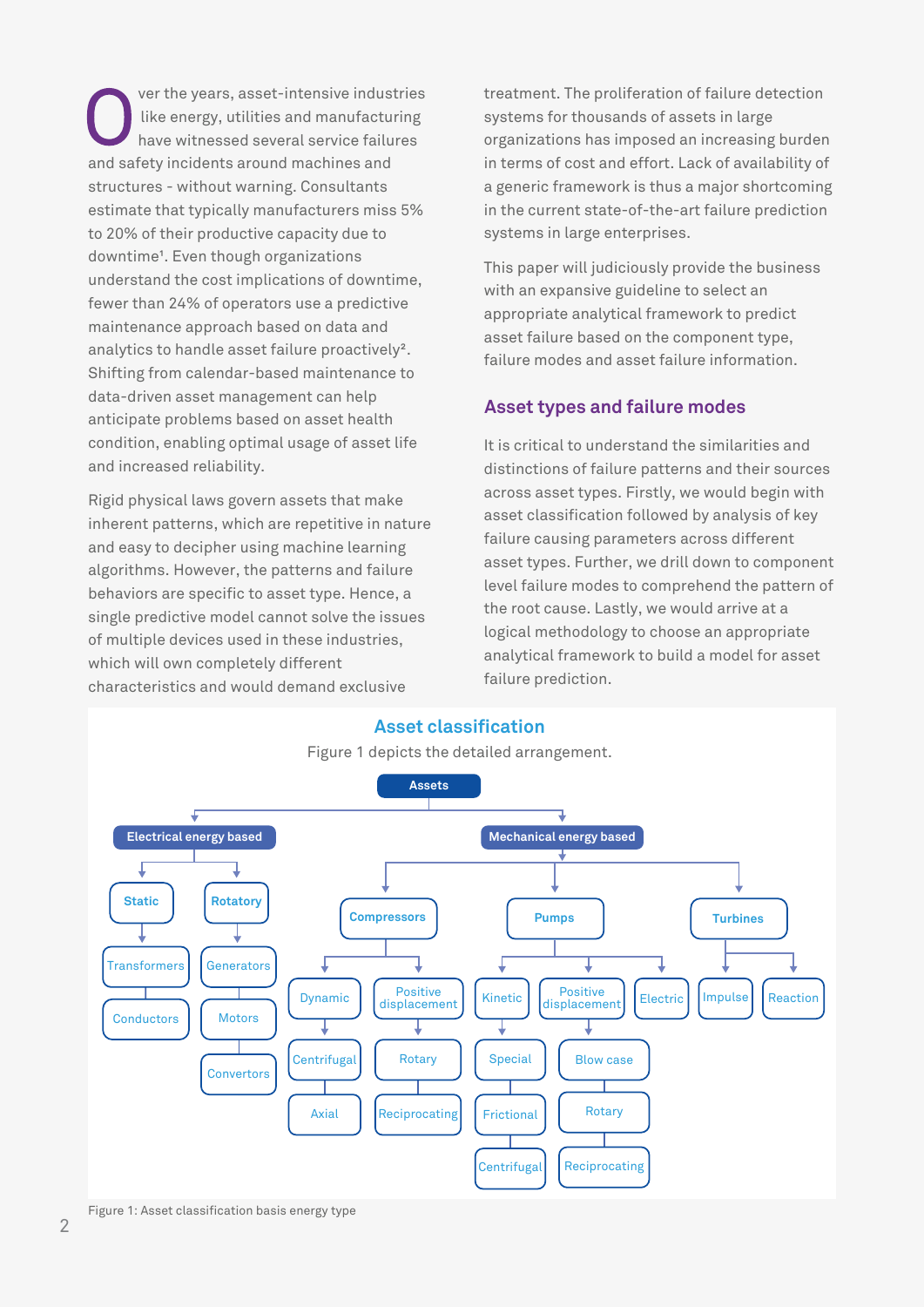## **Asset-specific failure parameters**

To create a robust technique applicable to multiple asset failure scenarios, it is critical to understand the component failure modes in

different asset types and corresponding parameters viz. pressure, temperature, moisture etc. Figure 2 highlights some of the key parameters causing major failures in transformers and pumps.



Figure 2: Asset specific failure parameter

### **Asset-specific component-level failure modes**

To understand the impact of failure parameters, we performed a detailed sample analysis of the different types of component failures in Transformers, Centrifugal Pumps and Progressive Cavity Pump (PCP) systems. It was noted that while causes of failure is a function of operational parameters in case of static assets, it is a function of time in case of rotary assets. Hence, a failure-time distribution model is more relevant than a cross-sectional event prediction model for the rotary class. Thus, mechanical behavior plays a significant role in defining the model framework. Table 1 enunciates the systematic procedure of the analysis performed.

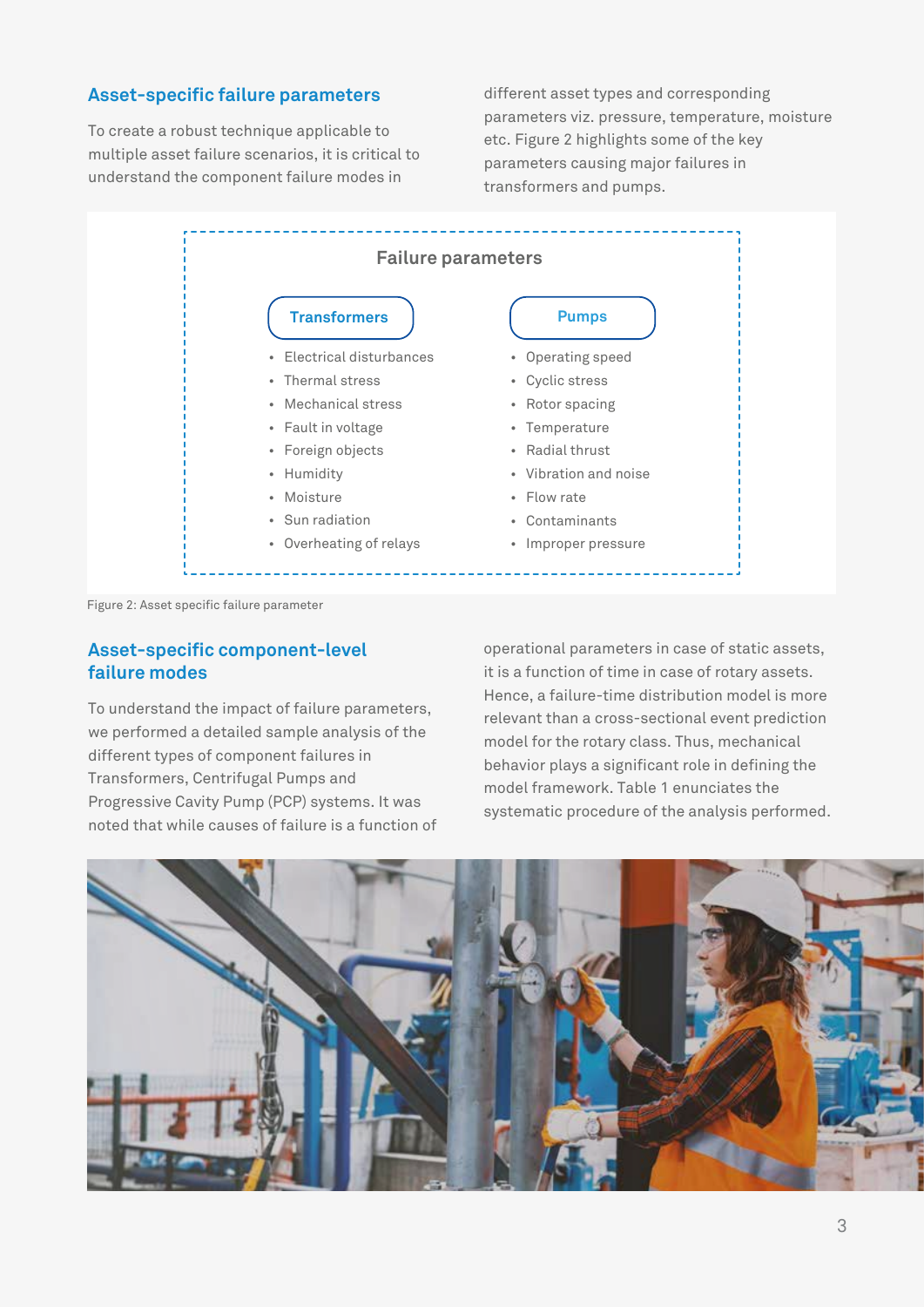| <b>Category</b> | <b>Asset</b><br>type | <b>Failure</b><br>mode          | <b>Component</b>     | <b>Causes for failure mode</b>                                                                                            | <b>Failure</b><br>function                |
|-----------------|----------------------|---------------------------------|----------------------|---------------------------------------------------------------------------------------------------------------------------|-------------------------------------------|
| <b>Static</b>   | <b>Transformer</b>   | Winding<br>failure              | Windings             | Faults in dielectric, thermal or<br>mechanical stress.                                                                    | f(Operational<br>parameters)              |
| <b>Static</b>   | <b>Transformer</b>   | <b>Bushing</b><br>failure       | <b>Bushing</b>       | Overheating of conductors, sudden high<br>fault voltage, seal breaking of bushes,<br>not replacing old oil for long-time. | f(Operational<br>parameters)              |
| <b>Static</b>   | <b>Transformer</b>   | Protection<br>system<br>failure | Protection<br>system | Overheating of relays, moisture,<br>heat and corrosion.                                                                   | f(Operational<br>parameters)              |
| Rotary          | PCP pump             | Abrasive<br>wear                | Rotor/<br>stator     | Hard chrome plating becomes<br>worn, high operating speed.                                                                | f(Time)                                   |
| Rotary          | PCP pump             | Fatigue<br>failure              | Rotor                | Material undergoing cyclic<br>stress resulting in failure.                                                                | f(Time)                                   |
| Rotary          | PCP pump             | <b>Hysteresis</b>               | <b>Stator</b>        | Pump's pressure above rated<br>pressure, improper rotor spacing.                                                          | $f$ (Time +<br>operational<br>parameters) |
| Rotary          | Centrifugal<br>pump  | Radial/Axial<br>thrust          | Rotor/Shaft<br>axis  | Dynamic cyclic component, which is<br>superimposed onto a steady state load.                                              | f(Time)                                   |
| Rotary          | Centrifugal<br>pump  | <b>Shaft</b><br>deflection      | <b>Shaft</b>         | High radial thrust on pump rotor.                                                                                         | $f$ (Time +<br>operational<br>parameters) |
| Rotary          | Centrifugal<br>pump  | <b>Bearing</b><br>failure       | <b>Bearing</b>       | Contamination of bearing oil, high<br>heat caused by bearing overload or<br>by excessive lubrication.                     | $f$ (Time +<br>operational<br>parameters) |

Table 1: Major component failures in transformers, centrifugal pumps and PCP pumps

## **Framework for analytical model selection**

According to Jerald F. Lawless, two sets of choices in analytical models are whether to use discrete or continuous-time models, and whether to use parametric or nonparametric assumptions<sup>3</sup>.

The model should effectively capture features of the lifetime distribution that are seen from empirical data. Large samples are often required to substantiate the superiority of one model over another in terms of goodness of fit. Censoring

schemes are extensively used for comparison of models and their usability. This leads to use models that are computationally useful, and to an extensive use of Weibull, log-logistic, and log-normal models. As the number and complexity of fixed covariates increases, the emphasis on distributional shape reduces, the primary focus being on location and dispersion aspects.

Nonparametric and semiparametric methods are more robust with respect to assumptions than fully parametric methods. It allows more information to pass from the current set of data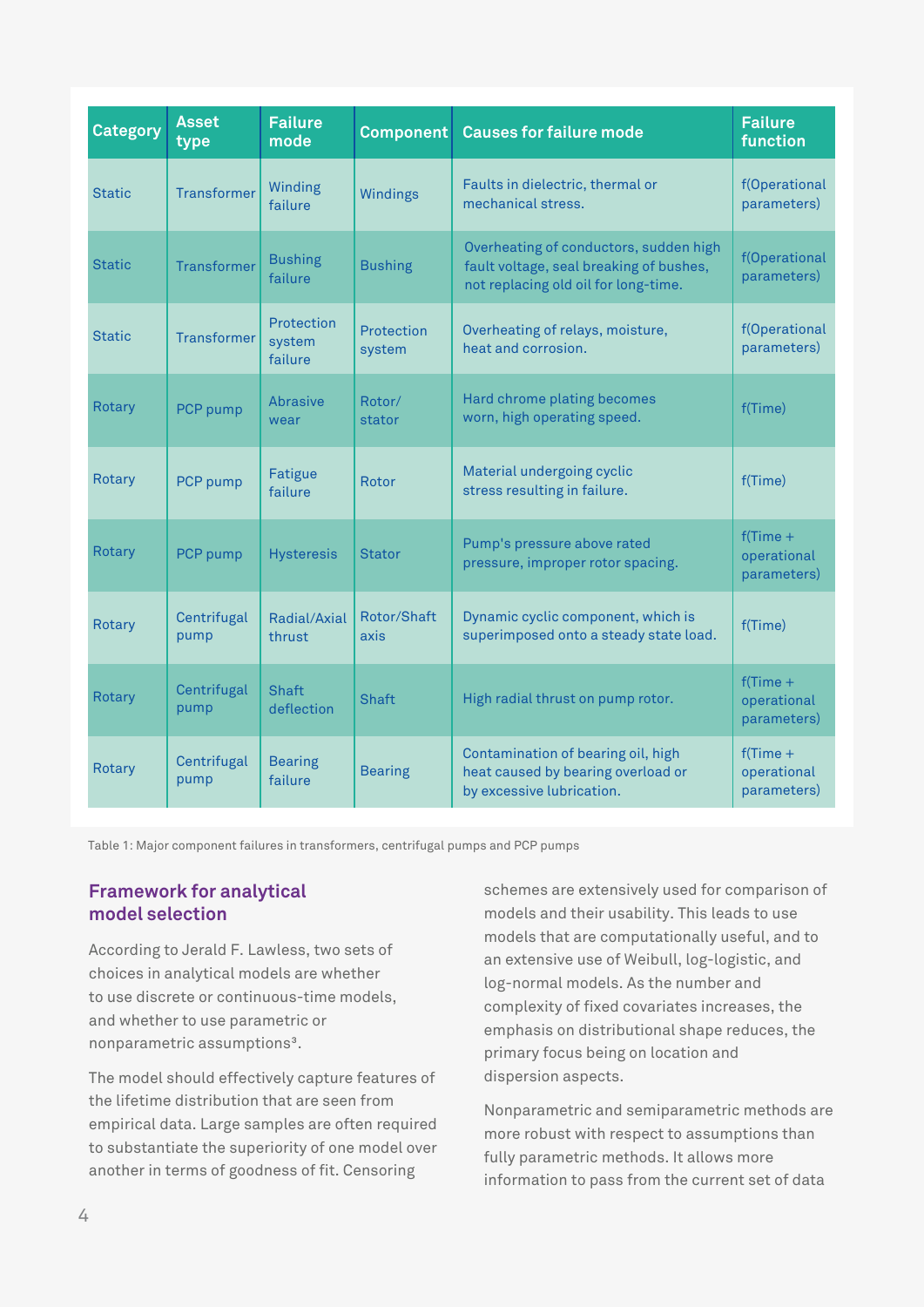to the model at the current state, to be able to predict any future data. Several models may provide a description of the observed data. However, use case objective and actionable insights help explain characteristics of data much better.

Thus, the generic framework for asset failure modeling takes into consideration the asset type and failures as a function of time or operational parameters. Environmental parameters have a snowballing impact over time, which helps

determine the probability of occurrence of failure by analyzing how particular circumstances or characteristics increase or decrease the probability of survival. However, on the other hand, numerous other operational parameters could trigger asset failure. For these scenarios, causal modeling is required for the identification of lead indicators instigating failures. Figure 3 illuminates the comprehensive approach to choose an analytical framework in case of asset failure modeling.



Figure 3: Generalized approach to choose analytical framework for asset failure prediction modeling

# **Real-life application of analytical framework**

A leading Oil & Gas major based out of Australia enabled PCP pump failure prediction by leveraging this analytical framework.

The challenges the organization faced included inconsistent view of assets and their operational status. Also, manual intervention was slowing

down preventive maintenance and leading to inaccuracy. The analytical framework enabled the prediction of the expected time for pump failure through the insights gathered by identifying influential parameters with survival analysis.

Table 2 showcases additional issues that were addressed using the analytical framework.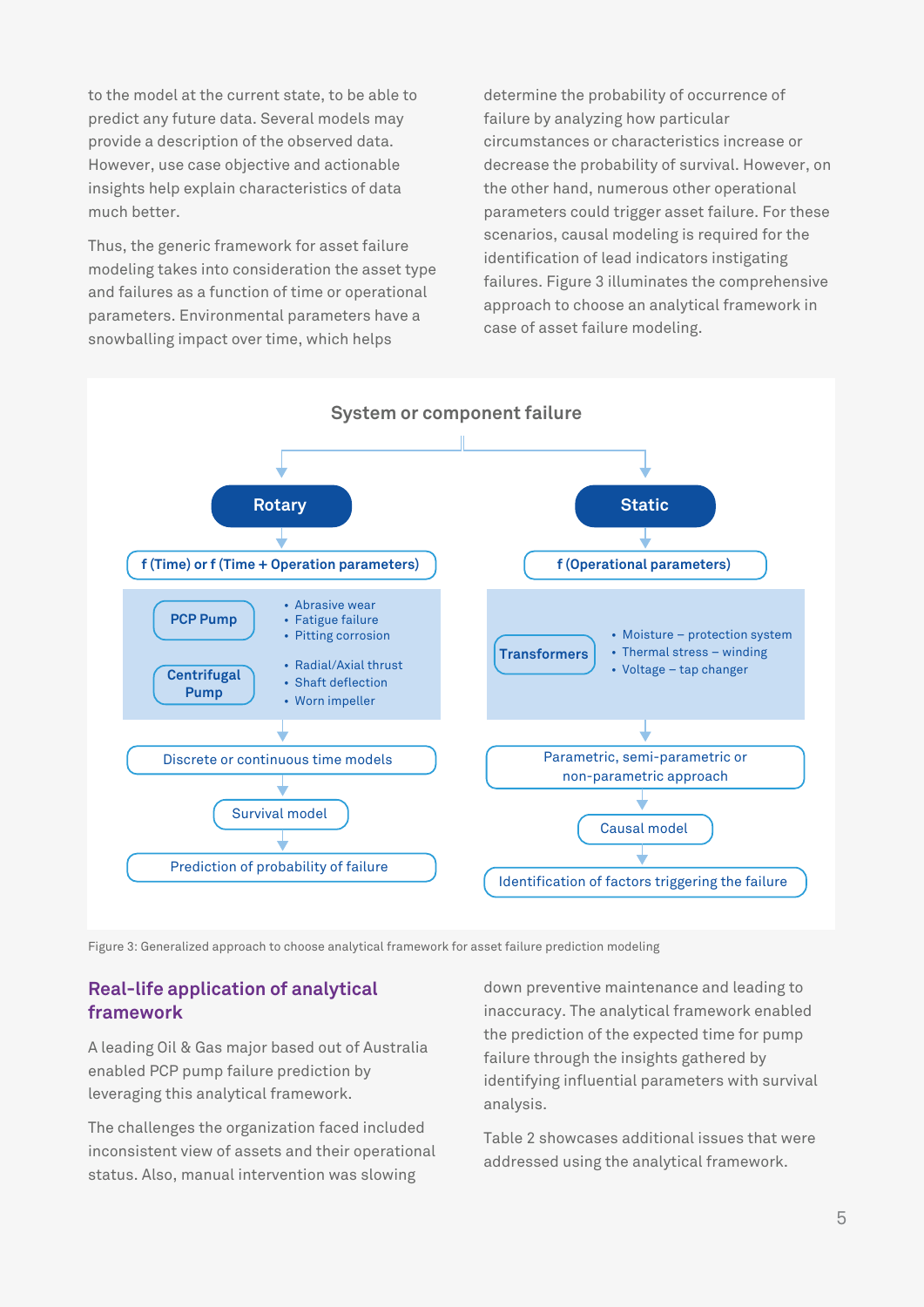| <b>Issues</b>                                          | <b>Asset failure Type</b> | <b>Component type</b> | <b>Model used</b>                        |
|--------------------------------------------------------|---------------------------|-----------------------|------------------------------------------|
| Sequence model for asset<br>failure (Mining equipment) | <b>System failure</b>     | <b>Static</b>         | Logistic regression                      |
| Conductor failure analysis                             | <b>System failure</b>     | <b>Static</b>         | Logistic regression<br>and decision tree |
| Predictive asset maintenance<br>of turbo machines      | <b>Component failure</b>  | Rotary                | Survival model                           |
| Predictive asset maintenance<br>of centrifugal pumps   | <b>Component failure</b>  | Rotary                | Survival model                           |

Table 2 – Framework application in resolving real-life business challenges

# **Use of Bayesian methods as future trend**

With the advent of sophisticated computational capability and integration of analytics in key business processes, Bayesian models are going to be the need of the hour for the future of reliability analysis. They have a very important advantage of using information from different

studies, prior information based on previous experience and engineering knowledge alongside the appealing Machine Learning (ML) characteristics of versatility and statistical properties. Advancements in the implementation of Bayesian paradigm and computer hardware have opened the doors of a new horizon in front of analysts to marry the engineer's knowledge with statistician's theory.

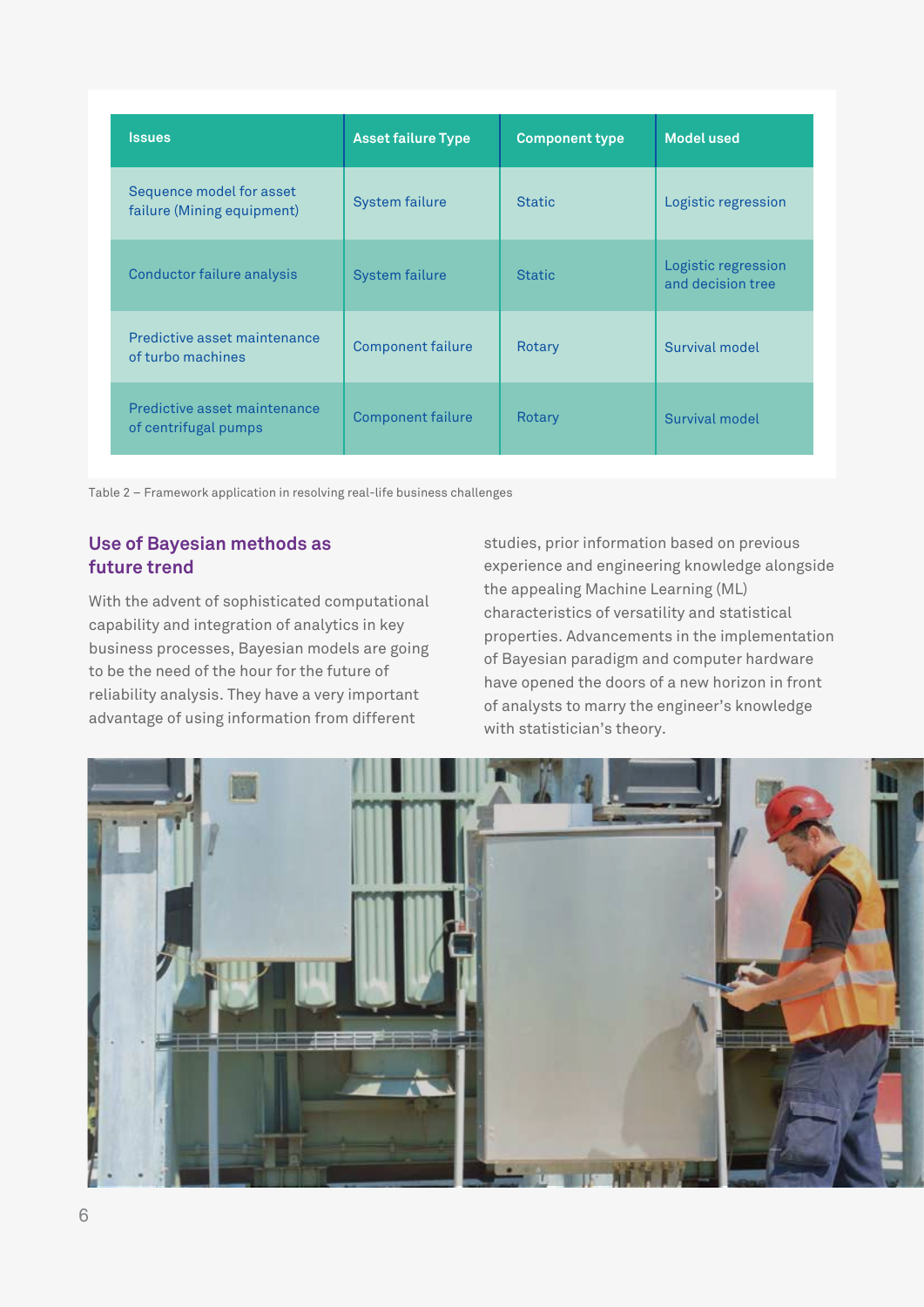# **About the authors**

### **Dipojjwal Ghosh**,

Principal Consultant, Wipro Ltd.

Dipojjwal is currently involved in the development of analytical apps for consumer and utility domains on Data Discovery Platform (DDP), Wipro's proprietary Insights-as-a-Service offering. He has around 10 years of research and analytical experience in manufacturing, energy, natural resources, and retail domains. He received his M.Tech in Quality, Reliability and Operations Research, from Indian Statistical Institute, Kolkata.

#### **Bavya Venkateswaran,**

Consultant, Wipro Ltd.

Bavya is currently responsible for solution design and implementation of advanced analytics & Artificial Intelligence-based use cases on Wipro's DDP. She has been instrumental in handling go-to-market initiatives and delivering turnkey solutions in Energy & Utilities, Human Resources, and Healthcare domains. Bavya holds an MBA degree from Goa Institute of Management, Goa and B.Tech in Electronics and Communications Engineering from SASTRA University, Thanjavur.

#### **Anindito De,**

Lead Architect, Wipro Ltd.

Anindito has 19 years of experience as Data Analytics professional. He is currently leading technology implementation of large scale automation programs for Wipro's global clients leveraging AI, ML and Cognitive technologies on Wipro HOLMES artificial intelligence platform. He received his M.Tech in Quality, Reliability and Operations Research, from Indian Statistical Institute, Calcutta and BE in Mechanical Engineering from Jadavpur University, Calcutta.

## **References**

- 1. https://www.isa.org/standards-and-publications/isa-publications/intech-magazine/2006/ January/channel-chat-when-true-cost-of-downtime-is-unknown-bad-decisions-ensue/
- 2. Study by Kimberlite, an international oil and gas market research and analytics company (http://phdsoft.com/category/phdc4d/)
- 3. Lawless, Jerald F (2011). "Statistical Models and Methods for Lifetime Data", John Wiley & Sons, ISBN 978-0471372158